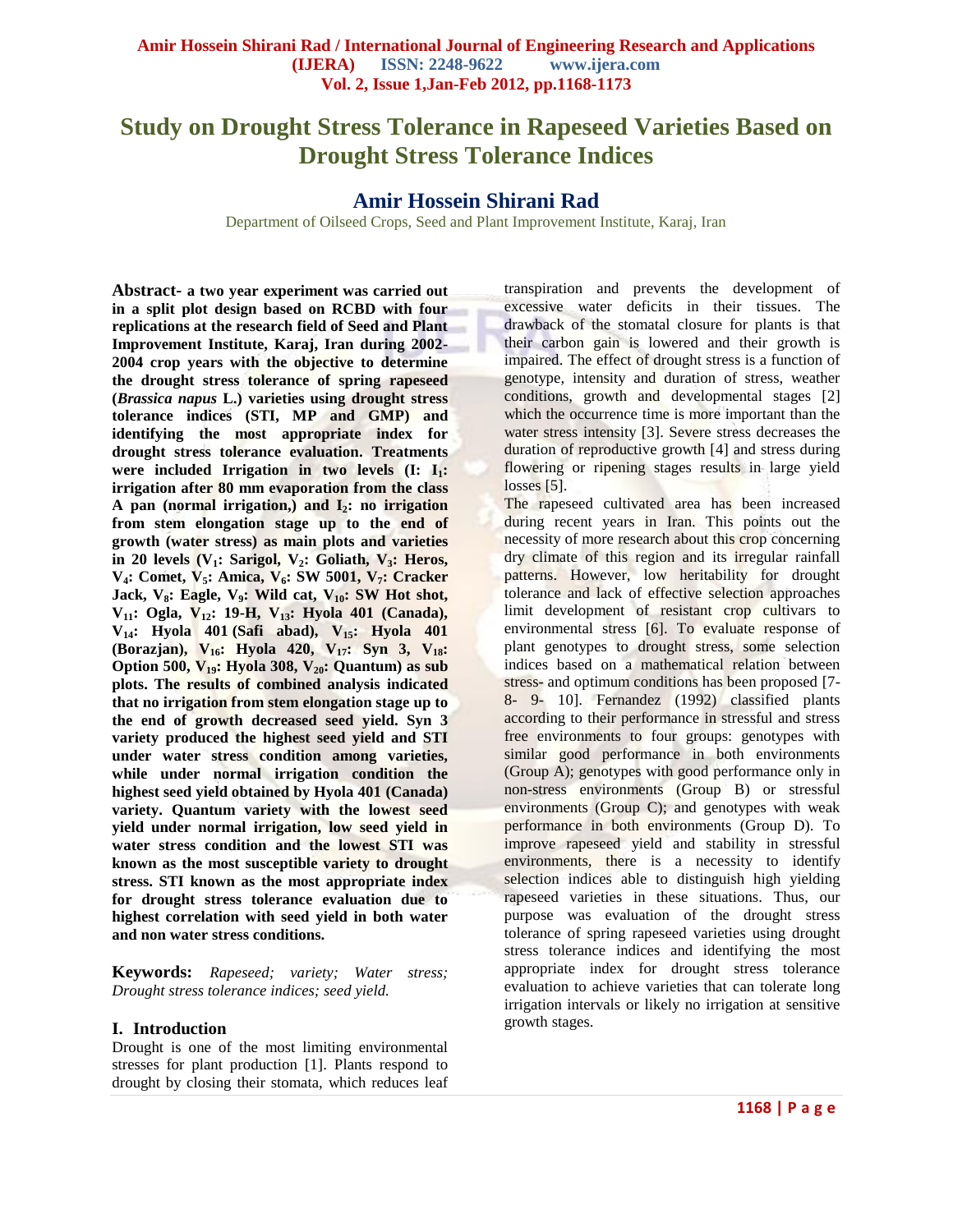## **II. Materials and Methods**

The experiments were carried out at the research field of Seed and Plant Improvement Institute, Karaj, Iran (50°75′E, 35°59′N) during the 2002-2003 and 2003- 2004 crop years. Average monthly precipitation in this region, during the two years of experiment is presented in Table 1.

| Year         | 2002-03 | 2003-04 |  |
|--------------|---------|---------|--|
| Month        |         |         |  |
| <b>Sept</b>  | 0.0     | 0.0     |  |
| Oct          | 3.3     | 20.0    |  |
| <b>Nov</b>   | 27.9    | 18.0    |  |
| Dec          | 84.6    | 37.2    |  |
| .Ian         | 11.9    | 44.0    |  |
| Feb          | 34.4    | 8.0     |  |
| March        | 48.2    | 36.7    |  |
| April        | 80.0    | 58.2    |  |
| May          | 18.3    | 18.9    |  |
| <b>Total</b> | 308.6   | 241.0   |  |

Table1. Amount of precipitation (mm) in 2002-2003 and 2003-2004 crop years at Karaj research station

The soil type where the experiment took place was a clay loam soil with 175 ppm available K, 3.3 ppm available P,  $44\%$  Organic carbon, 7.8 (1:1 H<sub>2</sub>O) pH, and 1.70  $\mu$  moh cm<sup>-1</sup> EC. The experimental design was a randomized complete block design arranged in split plot form with four replications. Treatments were included two agents: Irrigation in two levels including  $I_1$ : irrigation after 80 mm evaporation from the class A pan (normal irrigation) and  $I_2$ : no irrigation from stem elongation stage up to the end of growth (water stress) as the main plots and variety including 20 spring varieties as the subplots which are presented in Table 2.

| Name           | Origin | Growt  | <b>Variet</b> | Hybri |
|----------------|--------|--------|---------------|-------|
|                |        | h type | y             | d     |
| <b>Sarigol</b> | German | Spring | $\ast$        |       |
|                | y      |        |               |       |
| Goliath        | Denmar | Spring | $\ast$        |       |
|                | k      |        |               |       |
| Heros          | German | Spring | $\ast$        |       |
|                | y      |        |               |       |
| <b>Comet</b>   | Italy  | Spring | ÷             |       |
| Amica          | German | Spring | $\ast$        |       |
|                | y      |        |               |       |
| <b>SW5001</b>  | Swede  | Spring | $\ast$        |       |
| <b>Cracker</b> | Swede  | Spring | $\ast$        |       |
| .Jack          |        |        |               |       |
| Eagle          | Swede  | Spring | *             |       |
| Wild cat       | Swede  | Spring | $\ast$        |       |
| <b>SW Hot</b>  | Swede  | Spring | $\ast$        |       |
|                |        |        |               |       |

| shot             |          |        |        |        |
|------------------|----------|--------|--------|--------|
| Ogla             | German   | Spring | $\ast$ |        |
|                  | y        |        |        |        |
| 19-H             | Pakistan | Spring | $\ast$ |        |
| Hyola 401        | Canada   | Spring |        | $\ast$ |
| (Canada)         |          |        |        |        |
| Hyola 401        | Iran     | Spring |        | $\ast$ |
| (Safi            |          |        |        |        |
| abad)            |          |        |        |        |
| Hyola 401        | iran     | Spring |        | $\ast$ |
| (Borazjan        |          |        |        |        |
|                  |          |        |        |        |
| Hyola 420        | Canada   | Spring |        | $\ast$ |
| Syn <sub>3</sub> | iran     | Spring | $\ast$ |        |
| Option           | Canada   | Spring | $\ast$ |        |
| 500              |          |        |        |        |
| Hyola 308        | Canada   | Spring |        | *      |
| Quantum          | German   | Spring | ÷      |        |
|                  | y        |        |        |        |

Table2. Growth type and origin of studied rapeseed cultivars

Each experimental plot consisted of 6 rows, 5 m long with 30 cm spaced between rows and 4 cm distance between plants on the rows. Among blocks 6 m distance was kept to prevent treatments mingling. Seeds were planted at 5 Oct. in each year. According to soil analysis, N, P and K fertilizer rates recommended. P and K fertilizers applied pre-plant and N fertilizer applied in three stages: one-third pre plant, one-third in stemming stage and one-third in flowering stage. The crop was kept free from weeds by applying 2.5 L ha<sup>-1</sup> Terfelan pre-plant.

Seed yield was measured by 12% moisture. The degree of drought stress tolerance of varieties calculated using three following indices:

1) Stress Tolerance Index:

 $STI = (Y_s \times Y_p) / (\bar{Y}_p)^2$  (Fernandez, 1992)

2) Mean Productivity:

 $MP = (Y<sub>S</sub> + Y<sub>p</sub>) / 2$  (Rosielle, and Hamblin, 1981)

3) Geometric Mean Productivity:

GMP =  $\sqrt{YsYp}$  (Fernandez, 1992)

Where  $\boldsymbol{Y}$ s is seed yield of each variety in water stress condition,  $\mathbf{Y}_p$  is seed yield of each variety in normal irrigation and  $\bar{Y}p$  is average seed yield of varieties in normal irrigation.

Then to determine the most appropriate index for identifying drought stress tolerant variety, simple correlation among indices and seed yield in both water and non water stress condition calculated using SAS software. The index with the highest correlation with seed yield in both water and non water stress condition considered as the best index [9].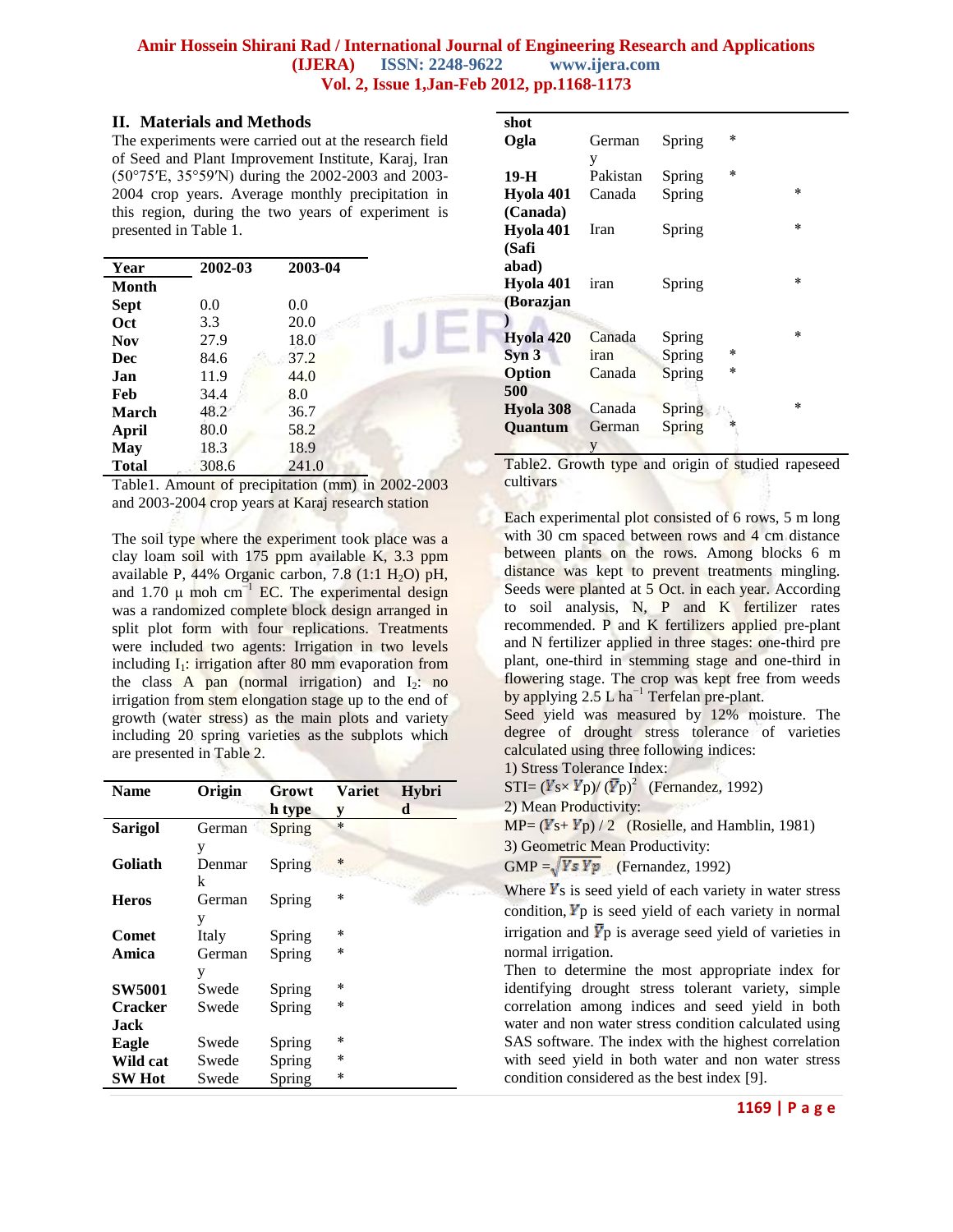Combined analysis of variance was performed for seed yield after 2 years of experiment using SAS software. Also Duncan's Multiple Range Test (DMRT)  $(P = 0.05)$  was used to conduct means comparison using MSTAT-C software.

#### **III. Results and discussion**

#### **III.I. Seed yield**

The results of combined analysis of variance revealed that the simple effect of year on seed yield was significant at  $P = 0.05$  and the simple effect of irrigation and variety on this trait were significant at  $P = 0.01$ . The interaction effects of treatments were not significant for this trait (Table 3). Normal irrigation by average of  $4137.5$  kg ha<sup>-1</sup> showed a significant preference in comparison to no irrigation from stem elongation stage up to the end of growth by average of 3184.9 kg ha<sup>-1</sup>. Also assessed varieties from the seed yield point of view placed in different statistical groups as Syn 3 by average of 4068 kg ha<sup>-1</sup> and Quantum by average of 3220 kg ha<sup>-1</sup> produced the highest and lowest seed yield, respectively (Table 4).

| <b>S.O.V</b>                    | DF  | <b>Seed yield</b>        |
|---------------------------------|-----|--------------------------|
| Year $(Y)$                      | 1   | 10315397.9 *             |
| <b>Replication</b> ×            | 6   | 989814.4                 |
| Year (Error a)                  |     |                          |
| <b>Irrigation</b> (I)           | 1   | 72588216.9 **            |
| Year $\times$                   | 1   | $101527.6$ <sup>ns</sup> |
| <b>Irrigation</b> $(Y\times I)$ |     |                          |
| (Error b)                       | 6   | 1326731.8                |
| Variety $(V)$                   | 19  | 837496.8 **              |
| Year $\times$ Variety           | 19  | 370783.1 ns              |
| $(Y \times V)$                  |     |                          |
| <b>Irrigation</b> $\times$      | 19  | ns<br>275163.1           |
| Variety (I×V)                   |     |                          |
| Year $\times$                   | 19  | 226570.3 <sup>ns</sup>   |
| <b>Irrigation</b> $\times$      |     |                          |
| <b>Variety</b>                  |     |                          |
| $(Y \times I \times V)$         |     |                          |
| (Error c)                       | 228 | 418280.1                 |
| <b>Total</b>                    | 319 |                          |
| C. V.                           |     | 17.66                    |

ns: not significant, \* and \*\* Significant at the 5% and 1% levels of probability, respectively Table3. Combined Analysis of variance for seed yield (2002-2004)

| <b>Treatment</b>  | mean                   |
|-------------------|------------------------|
|                   | Seed yield $(kg ha-1)$ |
| <b>Irrigation</b> |                        |
| Normal irrigation | 4137.5 a               |
| Water stress      | 3184.9 b               |

| <b>Variety</b>       |          |
|----------------------|----------|
| Sarigol              | 3453 cd  |
| Goliath              | 3730 a-d |
| <b>Heros</b>         | 3711 a-d |
| Comet                | 3608 a-d |
| Amica                | 3932 abc |
| SW5001               | 3702 a-d |
| Cracker Jack         | 3681 a-d |
| Eagle                | 3671 a-d |
| Wild cat             | 3488 bcd |
| SW Hot shot          | 3563 a-d |
| Ogla                 | 3394 cd  |
| $19-H$               | 4023 ab  |
| Hyola 401 (Canada)   | 3858 abc |
| Hyola 401            | 3542 a-d |
| (Safi abad)          |          |
| Hyola 401 (Borazjan) | 3640 a-d |
| Hyola 420            | 3922 abc |
| Syn <sub>3</sub>     | 4068 a   |
| Option 500           | 3726 a-d |
| Hyola 308            | 3290 d   |
| Quantum              | 3220 d   |

Means followed by similar letters are not significantly different at 5% probability level- using Duncan Multiple Range Test (DMRT).

Table4. Mean comparison of main effects for seed yield (2002-220)

| variety             | Seed yield (kg ha <sup>-1</sup> ) |                     |  |  |
|---------------------|-----------------------------------|---------------------|--|--|
|                     | <b>Normal</b>                     | <b>Water stress</b> |  |  |
|                     | irrigation                        |                     |  |  |
| <b>Sarigol</b>      | 3922 a-f                          | 2984 hi             |  |  |
| Goliath             | 4085 a-e                          | 3375 e-i            |  |  |
| <b>Heros</b>        | $4174$ a-d                        | 3248 f-i            |  |  |
| <b>Comet</b>        | $4179$ a-d                        | 3037 hi             |  |  |
| Amica               | 4520 a                            | 3344 e-i            |  |  |
| <b>SW5001</b>       | 3967 a-f                          | 3436 d-i            |  |  |
| <b>Cracker Jack</b> | 4237 abc                          | 3126 ghi            |  |  |
| Eagle               | 4083 a-e                          | 3260 f-i            |  |  |
| <b>Wild cat</b>     | $3863 a-g$                        | 3114 ghi            |  |  |
| <b>SW Hot shot</b>  | 4091 а-е                          | 3035 hi             |  |  |
| Ogla                | 3898 a-g                          | 2891 hi             |  |  |
| $19-H$              | 4543 a                            | 3504 c-i            |  |  |
| Hyola 401           | 4588 a                            | 3127 ghi            |  |  |
| (Canada)            |                                   |                     |  |  |
| Hyola 401 (Safi     | 4117 a-e                          | 2967 hi             |  |  |
| abad)               |                                   |                     |  |  |
| Hyola 401           | 3828 a-g                          | 3452 d-i            |  |  |
| (Borazjan)          |                                   |                     |  |  |
| Hyola 420           | 4470 a                            | 3375 e-i            |  |  |
| Syn <sub>3</sub>    | 4558 a                            | 3577 b-h            |  |  |
| <b>Option 500</b>   | 4315 ab                           | 3137 ghi            |  |  |
| Hyola 308           | 3820 a-g                          | 2761 i              |  |  |
| <b>Ouantum</b>      | 3492 c-i                          | 2948 hi             |  |  |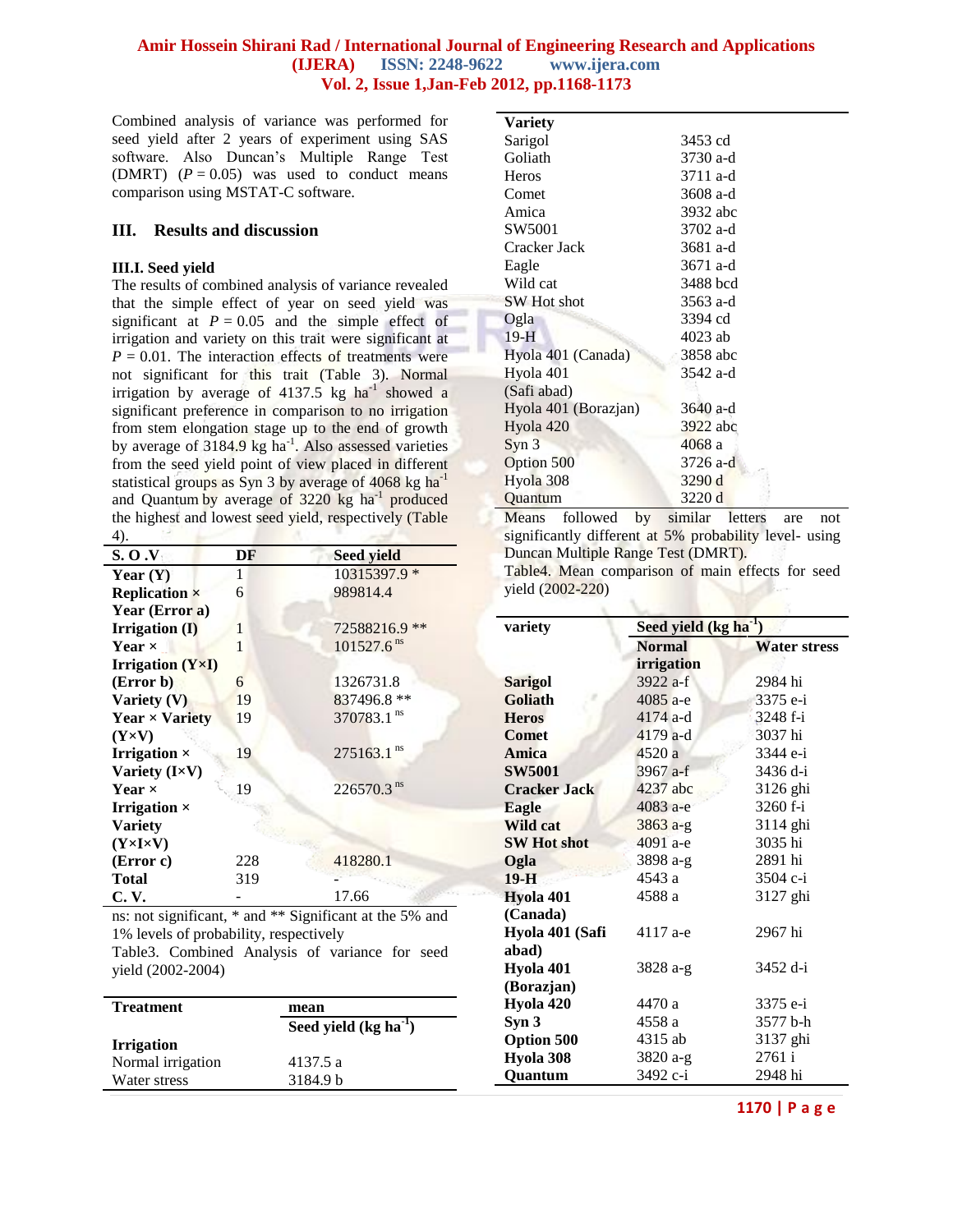Means followed by similar letters are not significantly different at 5% probability level- using Duncan Multiple Range Test (DMRT).

Table5. Mean comparison for seed yield of varieties under normal irrigation and water stress conditions

#### **III.II. Drought stress tolerance indices**

To identify the degree of susceptibility and tolerance to drought stress, the STI, MP and GMP indices were calculated for rapeseed varieties (Table 6) and the correlation among these indices and seed yield in both irrigation regimes determined. Although there is a significant and positive correlation among assessed indices and seed yield in both irrigation regimes, but STI had the most significant and positive correlation at  $P = 0.01$  with seed yield in both irrigation regimes (Fig. 3-4). According to Fernandez (1992) the best drought stress tolerance index is the one that highly correlated with seed yield in both water and non water stress conditions [9], so STI index can evaluate the drought stress tolerance better than MP and GMP indices. Also Bahram *et al.* (2006) reported STI could be more efficient in evaluation of drought tolerance of spring rapeseed cultivars in comparison to SSI (Stress Susceptibility Index) and TOL (Tolerance Index) [11]. Naeemi *et al* (2008) reported due to significant and positive correlation among STI, GMP and MP indices and seed yield in water and non water stress conditions, these indices considered as appropriate criteria to identify drought stress tolerance cultivars [12]. Evaluation of assessed varieties from the drought stress tolerance point of view according to STI, MP and GMP indices which higher rates of them show the higher tolerance to drought stress presented the same results, as Syn 3 variety with the highest rates of MP (4068), GMP (4038) and STI (0.952) produced the highest rate of seed yield in water stress  $(3577 \text{ kg ha}^{-1})$  and high yield in normal irrigation  $(4558 \text{ kg ha}^{-1})$  and known as the most tolerant variety (Table 6). While Quantum variety which had the lowest rates of these indices (MP: 3220, GMP: 3208 and STI: 0.601) produced the lowest rate of seed yield in normal irrigation  $(3492 \text{ kg ha}^{-1})$  and low yield in water stress  $(2948 \text{ kg} \text{ ha}^{-1})$  condition and known as the most susceptible variety (Table 6). Sio-Se mardeh *et al.* (2006) reported MP index is useful in genotypes selection under stress condition when the stress is not severe and the difference among seed yields in stress and non stress conditions was not so high. They reported MP as a good index in their experiment which could be due to low degrees of stress intensity in their experiment [10]. Fernandez (1992) reported using STI index cause to selection of cultivars which have a high tolerance to drought as well as

production of desirable yields in complete irrigation condition [9]. So STI index is better than the other indices of evaluating genotypes under drought stress condition and the higher rates of STI show the higher tolerance of the genotype to drought and therefore higher yields.

| <b>Variety</b>   | MP   | <b>GMP</b> | STI   |
|------------------|------|------------|-------|
| <b>Sarigol</b>   | 3453 | 3421       | 0.684 |
| <b>Goliath</b>   | 3730 | 3713       | 0.805 |
| <b>Heros</b>     | 3711 | 3682       | 0.792 |
| <b>Comet</b>     | 3608 | 3563       | 0.741 |
| <b>Amica</b>     | 3932 | 3888       | 0.883 |
| <b>SW5001</b>    | 3702 | 3692       | 0.796 |
| <b>Cracker</b>   | 3682 | 3639       | 0.774 |
| <b>Jack</b>      |      |            |       |
| Eagle            | 3672 | 3648       | 0.778 |
| Wild cat         | 3489 | 3468       | 0.703 |
| <b>SW Hot</b>    | 3563 | 3524       | 0.725 |
| shot             |      |            |       |
| Ogla             | 3395 | 3357       | 0.658 |
| $19-H$           | 4024 | 3990       | 0.930 |
| Hyola 401        | 3858 | 3788       | 0.838 |
| (Canada)         |      |            |       |
| Hyola 401        | 3542 | 3495       | 0.714 |
| (Safi            |      |            |       |
| abad)            |      |            |       |
| Hyola 401        | 3640 | 3635       | 0.772 |
| (Borazjan)       |      |            |       |
| Hyola 420        | 3923 | 3884       | 0.881 |
| Syn <sub>3</sub> | 4068 | 4038       | 0.952 |
| <b>Option</b>    | 3726 | 3679       | 0.791 |
| 500              |      |            |       |
| Hyola 308        | 3291 | 3248       | 0.616 |
| <b>Ouantum</b>   | 3220 | 3208       | 0.601 |

Table6. Evaluation of rapeseed varieties with drought tolerance indices



**1171 | P a g e**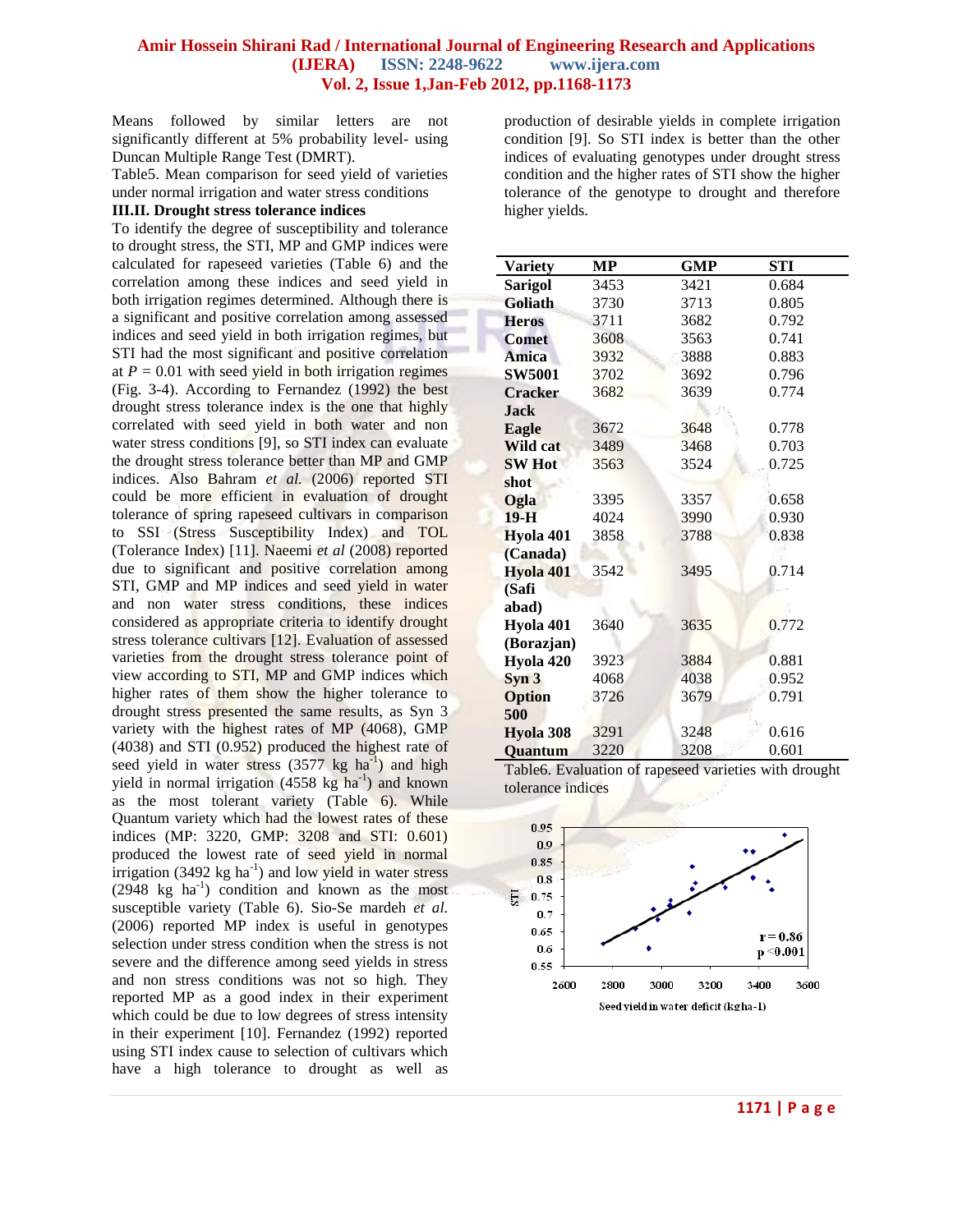

Fig. 4- Correlation between stress tolerance indices and seed yield under normal irrigation condition  $(n=20)$ .





Fig. 3- Correlation between stress tolerance indices and seed yield under water stress condition (n=20).

#### **IV. Conclusions**

This study provides new information about the effect of water stress from the stem elongation stage on seed yield of spring rapeseed varieties and usage of drought stress tolerance indices (STI, MP and GMP) which help us to choose the most appropriate and tolerant variety for cultivation. Our results of evaluating spring rapeseed varieties based on the highly used indices of drought tolerance in two years of experiment revealed that Syn 3 variety produced the highest seed yield and STI under water stress condition among varieties, while under normal irrigation condition the highest seed yield obtained by Hyola 401 (Canada) variety. It show Syn 3 genetically have a high potential in seed yield production under normal irrigation in addition to tolerance to drought stress. Quantum variety with the lowest seed yield under normal irrigation, low seed yield in water stress condition and the lowest STI was known as the most susceptible variety to drought stress. Also STI known as the most appropriate index for drought stress tolerance evaluation due to highest correlation with seed yield in both water and non water stress conditions.

#### **References**

- [1] Kramer PJ and Boyer JS, (1995). Water relations of plants and soils. Academic Press, San Diego.
- [2] Robertson, M.J. and J.F. Holland, (2004). Production risk of canola in the semiarid subtropics of Australia. Aust. J. Agric. Res., 55: 525-538.
- [3] Korte, L.L., J.H. Williams, J.E. Specht and R.C. Sorenson, (1983). Irrigation of soybean genotypes during reproductive ontogeny: II. Yield component responses. Crop Sci., 23: 528- 533.